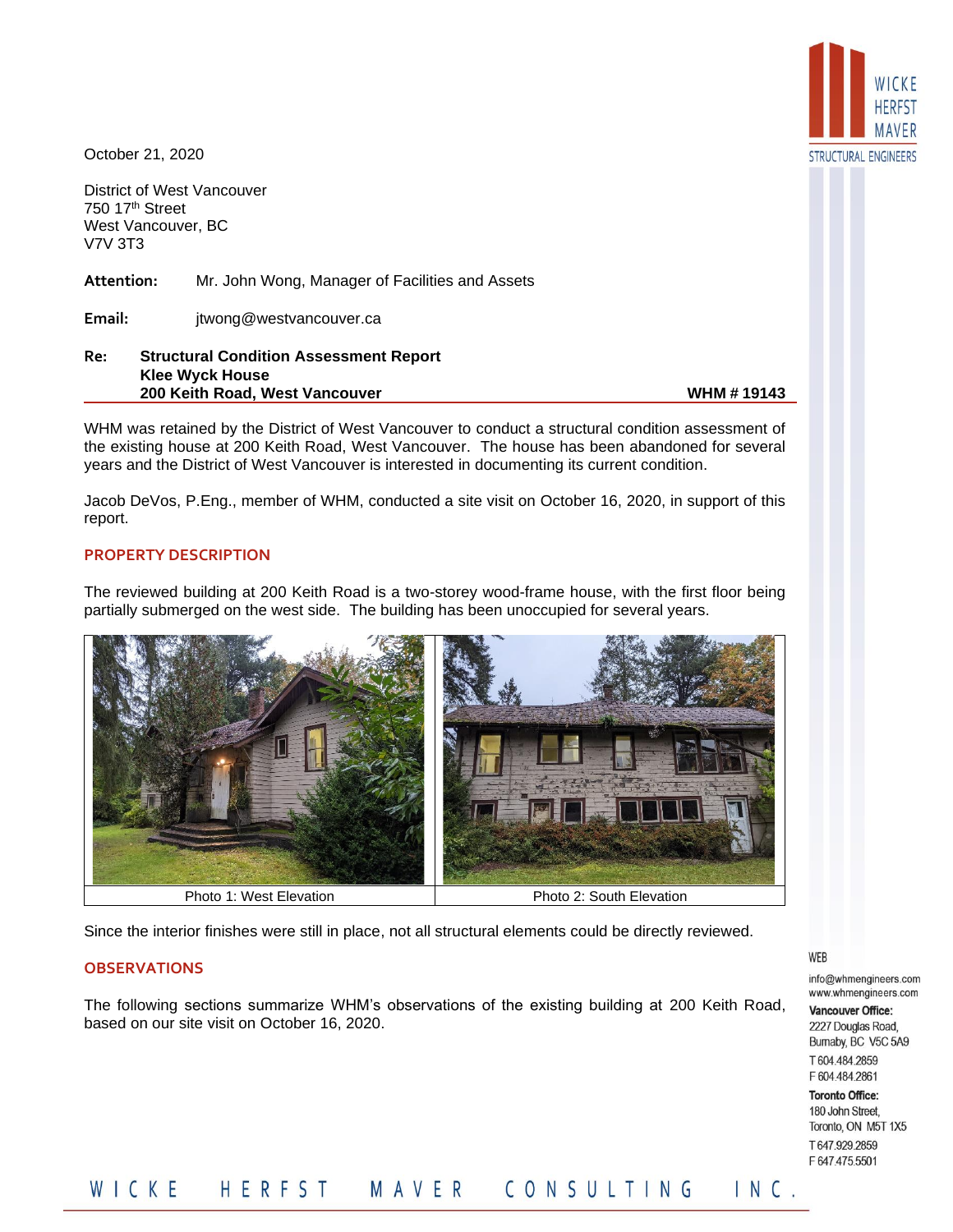

## **GENERAL CONDITION**

As mentioned previously, the existing building has been unoccupied for several years and has not undergone any maintenance during that time. From the lack of care provided to the building, its general condition was quite poor.



As seen in the above photos, large amounts of mold are present throughout the upper floor. Due to large amounts of water ingress, many of the interior finishes are peeling away to reveal wet structural elements.

## **STRUCTURAL FRAMING – UPPER FLOOR/ ROOF**

Since the interior finishes for the building had not been removed, WHM was not able to directly review all structural elements for the upper floor walls and roof framing. However, based on the condition of the space and the amount water ingress present, WHM could make reasonable assumptions for the condition of the structural framing.



Water ingress was present throughout the upper floor. Ceiling tiles and ceiling finishes have fallen off in a number of areas, exposing the framing above. Puddles were also present on the upper level floor.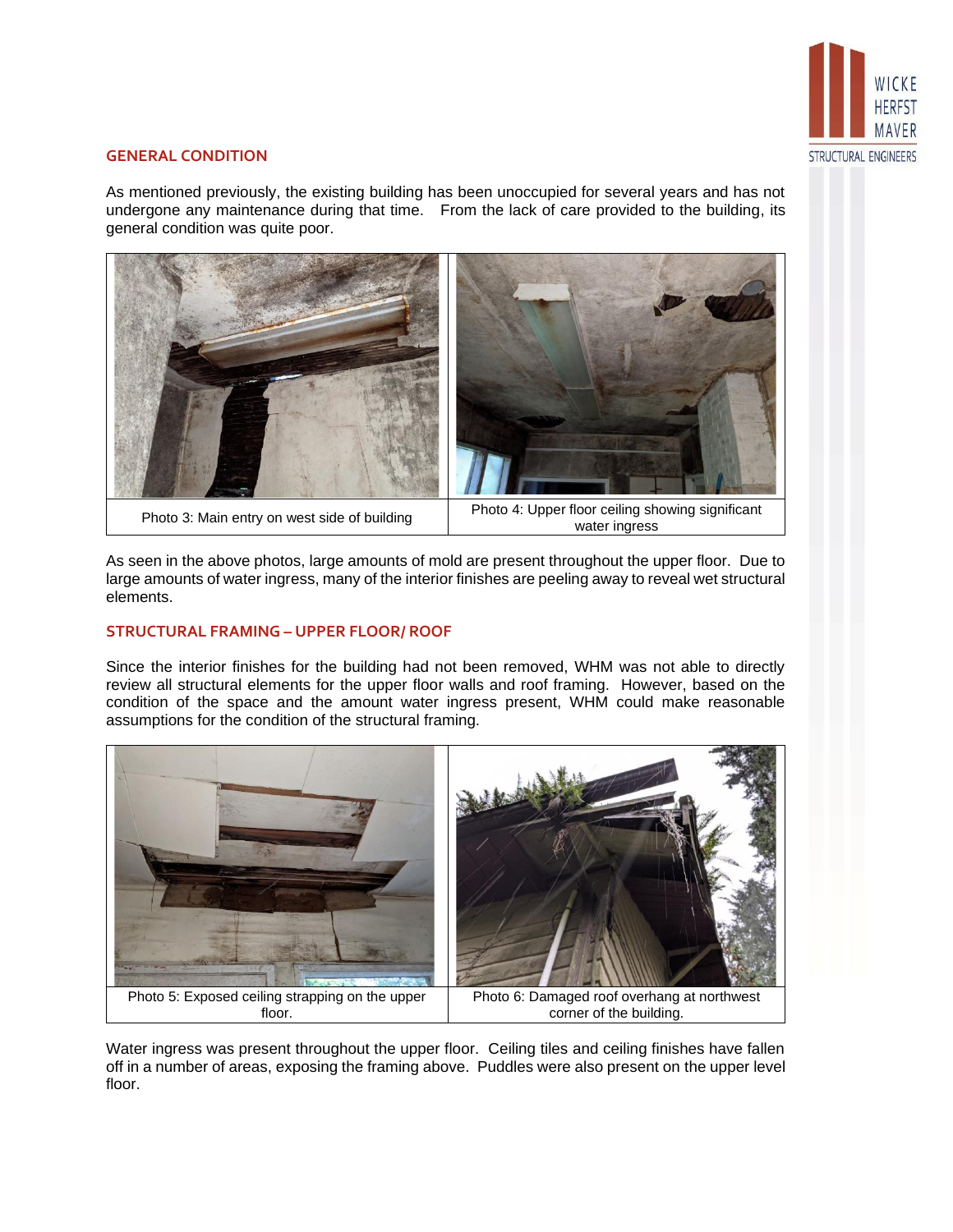

From what was observed, WHM made the following assumptions about the condition of the roof structural framing:

- The roof sheathing is expected to be in very poor condition due to the large amount of water ingress.
- Roof rafters will have experienced a lot of moisture over the past few years and rot is expected, especially where water can collect, such as at supports and along the ceiling.
- Water ingress is also apparent along the walls and rot is expected in the existing wall framing.
- The water damage to the structural elements will have reduced their load-carrying capacity.

In addition to the above assumed damages, the northwest corner of the roof has also been damaged (Photo 6).

# **STRUCTURAL FRAMING – GROUND FLOOR**

On the ground floor, WHM was able to review a larger portion of the existing framing. At the time of WHM's review, the framing appeared generally dry, however some signs of previous moisture were present.



While the general condition of the framing viewed from the ground floor was good, the large amount of water ingress on the upper level will impact the condition of the ground floor framing over time. The presence of puddles in some areas are also a concern since those areas may have localised rot on the floor framing.

The condition of the perimeter walls could not be reviewed in detail, but it is likely that water damage is present in some areas due to the amount of water ingress present in the building.